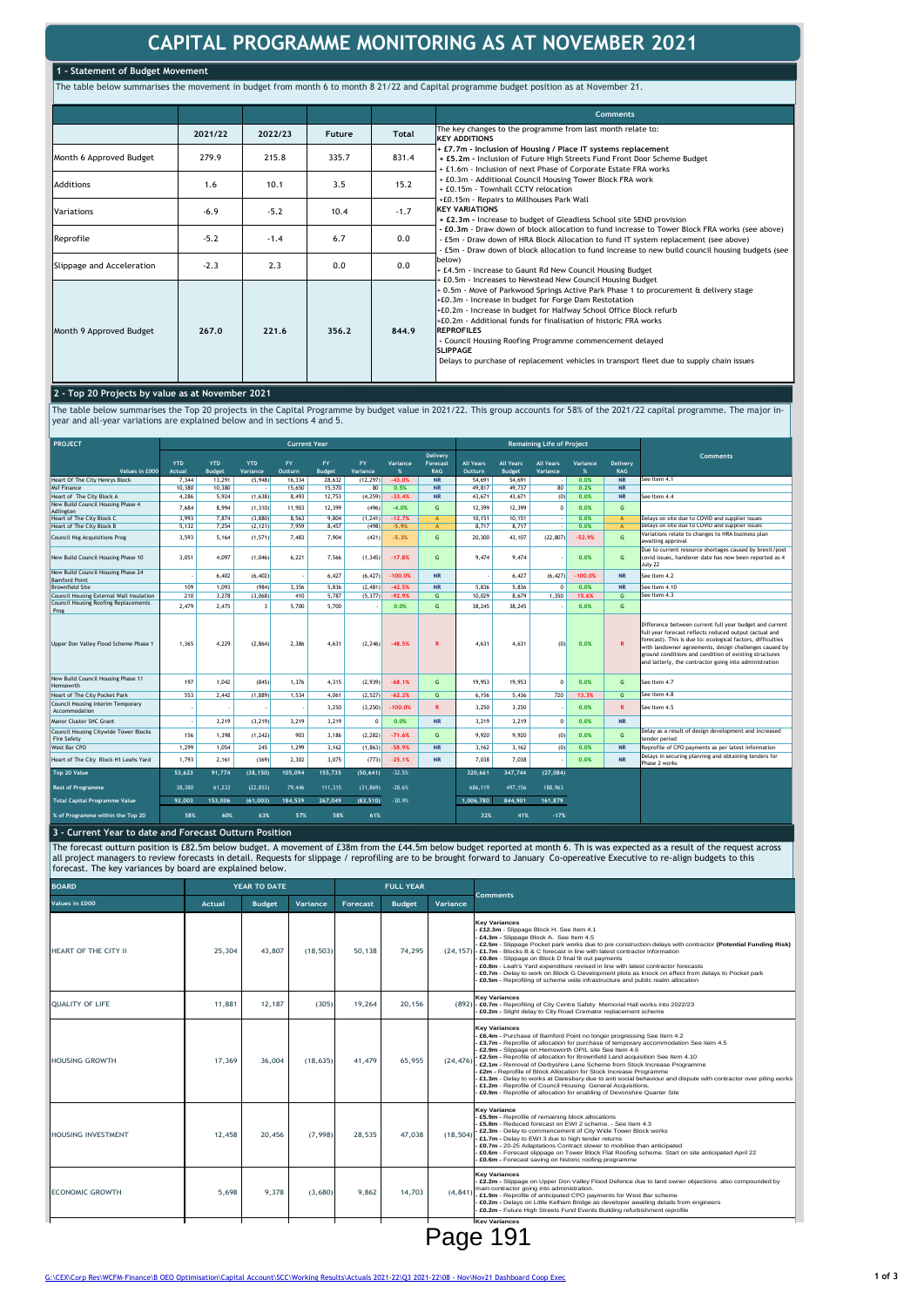| <b>Grand Total</b>                      | 92,003 | 153,006 | (61,003) | 184.539 | 267,049 | (82, 510) |                                                                                                                                                                                                                                                                                                                             |
|-----------------------------------------|--------|---------|----------|---------|---------|-----------|-----------------------------------------------------------------------------------------------------------------------------------------------------------------------------------------------------------------------------------------------------------------------------------------------------------------------------|
| <b>GREEN &amp; OPEN SPACES</b>          | 1.065  | 2,100   | (1.035)  | 2.604   | 3.921   |           | <b>Key Variances</b><br>- £0.5m Reprofile of Section 106 Block Allocation in line with likely delivery<br>(1,317) - £0.4m - Delays to Matthews Lane Cricket Pavilion Scheme<br>- £0.3m - Delay on Parkwood Springs Mountain Bike Track due to contractor availability<br>- £0.1m - Slippage on Forge Dam restoration scheme |
| <b>ESSENTIAL COMPLIANCE &amp; MAINT</b> | 2,225  | 4,117   | (1,892)  | 5.940   | 6,891   | (951)     | <b>Kev Variances</b><br>- £0.45m - Delay to Town Hall Atrium, Fire Alarm and Fuel Tank works<br>- £0.15m - Delaved start oin latest batch of Corporate FRA sites<br>E0.1m - Slippage on Bolehills reinstatement project due to funding issues                                                                               |
| PEOPLE CAPITAL & GROWTH                 | 11.539 | 16,082  | (4, 543) | 18,440  | 20,957  |           | <b>Key Variances</b><br>(2,517) - £1.3m - Slippage on Aldine House Extension Scheme<br>- £1.1m - Delays to Astrea Sports Pitch due to planning issues                                                                                                                                                                       |
| <b>TRANSPORT</b>                        | 4.464  | 8.876   | (4, 412) | 8.277   | 13.134  | (4, 857)  | ney variances<br>- £2.8m - Forecast slippage on CAZ schemes<br>- £1.5m - Forecast slippage on Broadfield Road Scheme<br>- £0.5m - Kelham Neepsend Parking Scheme now slipping to 22/23                                                                                                                                      |

**4 - Top 10 Forecast Slippage against Full Year Budget** 

Of the main £44.6m forecast below budget, £29.9m relates to slippage in schemes delivery and the remainder relating to allocations of funding largely rel ated to the acquisition of<br>land and buildings as part of the Housing

|     |                                                                            |                           |                  | <b>FY</b> variance |                                                                                                                                                                                                                                                                                                                                                                                                                                                                                                                                                                                                                                                                    |
|-----|----------------------------------------------------------------------------|---------------------------|------------------|--------------------|--------------------------------------------------------------------------------------------------------------------------------------------------------------------------------------------------------------------------------------------------------------------------------------------------------------------------------------------------------------------------------------------------------------------------------------------------------------------------------------------------------------------------------------------------------------------------------------------------------------------------------------------------------------------|
|     | <b>Business Unit</b>                                                       | <b>Board</b>              | <b>FY Budget</b> | on budget          | <b>Explanation</b>                                                                                                                                                                                                                                                                                                                                                                                                                                                                                                                                                                                                                                                 |
| 4.1 | Heart Of The City Henrys Block                                             | HEART OF THE CITY II      | 28,632           | (12, 297)          | SLIPPAGE - Significant profile amendments and slippage to construction forecast following review of<br>contractor progress / delays to date, and resequencing as a result<br>The contract completion date for the works is Feb-23 and whilst there have been delays to date, but these<br>should only defer completion into Mar-23 as things stand, so expenditure expected to catch up next financial<br>year. Further issues may be encountered, given the nature & complexity of the works, but contractor is<br>providing confidence that they'll manage and mitigate such issues as they arise.<br>Formal slippage requested at December CPG / Jan Co-op Exec |
| 4.2 | New build council housing-p24-<br>bamford Point-temporary<br>accommodation | HOUSING GROWTH            | 6,427            | (6, 427)           | REPROFILE - Purchase of units from developer no longer progressing. Budget to be returned to Stock Increase<br>Programme block allocation to fund alternative schemes.<br>Budget variation to be processed as part of HRA business plan review                                                                                                                                                                                                                                                                                                                                                                                                                     |
| 4.3 | Council Housing External wall<br>insulation Non-traditional 2              | <b>HOUSING INVESTMENT</b> | 5.787            | (5, 377)           | SLIPPAGE - YTD actuals are behind YTD budget due to a delay in the OBC submission as a result of a Cabinet<br>Member briefing being postponed. Invoices for the detailed designs have been submitted more slowly than<br>first anticipated. A revised CAF and slippage will be submitted to correct the spend profile.<br>Budget variation was approved by Leader's Decision in December                                                                                                                                                                                                                                                                           |
| 4.4 | Heart of The City Block A Palatine<br><b>Chambers Block</b>                | HEART OF THE CITY II      | 12.753           | (4, 259)           | SLIPPAGE - The budget was based on the appraisal profile based on the expected programme of works but<br>there has now been significant profile amendments and slippage following receipt & review of updated<br>contractor cash-flow now that they are actually on site<br>Formal slippage requested at December CPG / Jan Co-op Exec                                                                                                                                                                                                                                                                                                                             |
| 4.5 | Council Housing 'Interim Temporary<br>Accommodation                        | <b>HOUSING GROWTH</b>     | 3,250            | (3, 250)           | REPROFILE - Unlikely to achieve £400k appropriation cost for Knowle Hill by Mar 2022.<br>Therefore, full budget has been reprofiled to 2022/23.                                                                                                                                                                                                                                                                                                                                                                                                                                                                                                                    |
| 4.6 | New build council housing-p11-<br>hemsworth-opil                           | <b>HOUSING GROWTH</b>     | 4.315            | (2.939)            | SLIPPAGE - The programme has slipped due to; initial spec and design process took longer than anticipated<br>due to additions and information requirements, delays with pre-application planning return, issues with cost<br>requiring a value engineering exercise, issues with tender type and market appetite delaying tender                                                                                                                                                                                                                                                                                                                                   |
| 4.7 | Clean air zone Number Plate<br>Recognition Infrastructure                  | <b>TRANSPORT</b>          | 2.816            | (2, 540)           | SLIPPAGE - Variations between YTD budget and YTD expenditure exist as a consequence of the delayed<br>JAQU confirmation of approval of OBC and the release of allocation of funding, as a consequence of both<br>the restrictions to appoint the preferred supplier due to the legal challenge and the Covid-19 pandemic<br>national/local 'lockdown' measures.<br>Formal slippage requested at December CPG / Jan Co-op Exec                                                                                                                                                                                                                                      |
| 4.8 | HOC II Block G Pound Park                                                  | HEART OF THE CITY II      | 4.061            | (2, 527)           | SLIPPAGE - Variation between YTD budget and YTD expenditure due to significant delay in establishing Pre-<br>Construction Services Agreement with Henry Boot and also to the start on site of construction works -<br>therefore costs have not yet been incurred. Variation between full year budget and outturn forecast for the<br>current year is due to contractor's estimated start on site and completion dates having slipped significantly<br>from earlier estimates. This means significant expenditure has slipped from 21/22 to 22/23.                                                                                                                  |
| 4.9 | Council Housing Communal Areas<br>Investment                               | <b>HOUSING INVESTMENT</b> | 2,500            | (2,500)            | <b>REPROFILE - Block Allocation for investment in Council Housing Communal areas</b><br>Budget variation to be processed as part of HRA business plan review                                                                                                                                                                                                                                                                                                                                                                                                                                                                                                       |
|     | 4.10 Brownfield Site Acquisitions                                          | <b>HOUSING GROWTH</b>     | 5,836            | (2, 481)           | REPROFILE - Allocation for strategic acquisition of land - now reprofiled to reflect likely timing of<br>expenditure based on land availability.<br>Formal slippage requested at December CPG / Jan Co-op Exec                                                                                                                                                                                                                                                                                                                                                                                                                                                     |
|     | <b>Total</b>                                                               |                           | 76,377           | (44, 596)          |                                                                                                                                                                                                                                                                                                                                                                                                                                                                                                                                                                                                                                                                    |

**5 - Top 10 Forecast Overspends over Full Year Budget**

Of the main £5.7m forecasts over budget approx. £0.7m represent genuine overspends. Additional external funding is being sought to deliver LAD II works. Expenditure on<br>Accelerated Adaptations Grant and High Value Equipment

|      | <b>Business Unit</b>                                                   | <b>Board</b>              | <b>FY Budget</b> | FY variance on<br>budget | <b>Explanation</b>                                                                                                                                                                                                                                                                                                                                                                                                                                                                                                                                                                                                                                                                                                                                                                                                                                                                                                                                                                                                                                                                                                                                                                                                                                                                                                                                                                                                                                        |
|------|------------------------------------------------------------------------|---------------------------|------------------|--------------------------|-----------------------------------------------------------------------------------------------------------------------------------------------------------------------------------------------------------------------------------------------------------------------------------------------------------------------------------------------------------------------------------------------------------------------------------------------------------------------------------------------------------------------------------------------------------------------------------------------------------------------------------------------------------------------------------------------------------------------------------------------------------------------------------------------------------------------------------------------------------------------------------------------------------------------------------------------------------------------------------------------------------------------------------------------------------------------------------------------------------------------------------------------------------------------------------------------------------------------------------------------------------------------------------------------------------------------------------------------------------------------------------------------------------------------------------------------------------|
| 5.1  | <b>Accelerated Adaptations Grant</b>                                   | PEOPLE CAPITAL & GROWTH   | 1,600            | 1,135                    | REPROFILE - Re-categorisation of works from statutory grants to discretionary under new Housing Assistance<br>policy.                                                                                                                                                                                                                                                                                                                                                                                                                                                                                                                                                                                                                                                                                                                                                                                                                                                                                                                                                                                                                                                                                                                                                                                                                                                                                                                                     |
| 5.2  | (Disabled Facilities Grant)<br><b>Council Housing Adaptations</b>      | HOUSING INVESTMENT        | 74               | 915                      | AWAITING APPROVAL - The currently forecasted outturn is circa £891k against the available budget of £74k.<br>This forecasted outturn is based on the following breakdown. 1. Wates Core Adaptations Contract (ended in<br>March 2021) - this includes retentions and the TUPED staff pension deficit which is due to Wates under the<br>terms of the contract. Reflected in PPR for payment<br>2. Thyssen Krupp Stair lifts contract originally anticipated to complete in August 2021 - now extended until<br>the end of January 2022 with an anticipated outturn of circa £328k. No budget was carried forward for this<br>work in 2021/22. 3. Specialist equipment, this was due to the slow start that the new Wates contract where<br>the specialist supply chain was not in place within the new contract and therefore direct orders needed to be<br>raised for fast track and urgent referrals. No budget was carried forward for this work in 2021/22 under this<br>business unit.<br>4. Costs relating to 4 extensions originally planned to start in 2020/21, delays in the start on site has meant<br>that the costs will now be incurred in 2021/22. No budget was carried forward for this work in 2021/22 under<br>this business unit. The Cost manager has sought to settle the final account with Wates contract. Revised final<br>account at £4,798.512.<br>Formal revision to the budget requested as part of HRA Business Plan Review |
| 5.3  | Council Housing Kitchen/bathroom<br><b>Planned Replmt</b>              | HOUSING INVESTMENT        | 506              | 569                      | AWAITING APPROVAL - Current predicted outturn for 2021-22 is £1.068m, this results in an total overspend<br>of £588K which includes retention payments in 2022-23. Early indications are showing estimated costs of<br>£510,000 for the 9 sundry properties. This figure has increased from the latest revised figure of £450,000 due<br>to further structural works required to bring these properties to a lettable standard, particularly at Mayfield<br>Cottage. This figure also includes an additional £9000 to cover prelim costs for extensions in the contract.<br>The majority of the remaining sundry properties are nearing completion, however two may run into<br>December. This is due to supply issues for doors and the time required for the lime based plaster to dry out.<br>As a result, the forecast spend in December will be approximately £240,000. Currently, no extension of time<br>has been awarded on the contract since September. There will be additional prelim costs of approximately<br>£9000 to pay as a result of the contract extension, taking the estimated overall costs up to £510,000 for the<br>sundry properties.<br>Formal revision to the budget requested as part of HRA Business Plan Review                                                                                                                                                                                                            |
| 5.4  | High Value Equipment (Disabled<br><b>Facilities Grant)</b>             | PEOPLE CAPITAL & GROWTH   | 325              | 474                      | OVERSPEND - Exceedingly high levels of demand across the service resulting in spend at over double initial<br>estimates.                                                                                                                                                                                                                                                                                                                                                                                                                                                                                                                                                                                                                                                                                                                                                                                                                                                                                                                                                                                                                                                                                                                                                                                                                                                                                                                                  |
| 5.5  | Council Housing Heating Breakdowns                                     | HOUSING INVESTMENT        | 249              | 459                      | <b>AWAITING APPROVAL</b><br>This budget has been renegotiated from £248,851 to £708,313 as indicated in section. Details of this can be<br>found in the document 'review of the obsolete heating and breakdowns delivery programme 21/22 & 22/23'<br>as agreed by the sponsor.<br><b>Budget revision approved in December by Leader's Decision</b>                                                                                                                                                                                                                                                                                                                                                                                                                                                                                                                                                                                                                                                                                                                                                                                                                                                                                                                                                                                                                                                                                                        |
| 5.6  | Council Housing Electrical Upgrades Ph                                 | <b>HOUSING INVESTMENT</b> | 2.210            | 443                      | NO FORECAST COMPLETED - No overspend expected                                                                                                                                                                                                                                                                                                                                                                                                                                                                                                                                                                                                                                                                                                                                                                                                                                                                                                                                                                                                                                                                                                                                                                                                                                                                                                                                                                                                             |
| 5.7  | Local Authority Decarbonisation Fund<br><b>Council Housing Works</b>   | HOUSING INVESTMENT        | 1.067            | 417                      | AWAITING APPROVAL - it is currently anticipated that the contract value will be awarded at £1.417m which<br>is circa £400k over the approved budget available. It is proposed to hold discussions with BEIS in relation to<br>increasing he potential increase in grant funding to support the project.<br>Budget increase underwritten from HRA approved in December by Leaders Decision                                                                                                                                                                                                                                                                                                                                                                                                                                                                                                                                                                                                                                                                                                                                                                                                                                                                                                                                                                                                                                                                 |
| 5.8  | Talbot-seven Hills School (Special<br><b>Educational Needs Places)</b> | PEOPLE CAPITAL & GROWTH   | 96               | 261                      | <b>ACCELERATION</b> - Spend ahead of budgeted profile                                                                                                                                                                                                                                                                                                                                                                                                                                                                                                                                                                                                                                                                                                                                                                                                                                                                                                                                                                                                                                                                                                                                                                                                                                                                                                                                                                                                     |
| 5.9  | Transforming Cities Fund South West<br><b>Bus Corridors</b>            | TRANSPORT                 | 135              | 242                      | OVERSPEND- Currently forecasting overspend against approved budget. However, stage 2 funding award<br>approved by SCR - awaiting formal offer to increase budget.                                                                                                                                                                                                                                                                                                                                                                                                                                                                                                                                                                                                                                                                                                                                                                                                                                                                                                                                                                                                                                                                                                                                                                                                                                                                                         |
| 5.10 | Transforming Cities Fund Magna -<br><b>Meadowhall Cycling</b>          | TRANSPORT                 | $\overline{2}$   | 224                      | AWAITING APPROVAL- Fees required to achieve design phase have been higher than expected with more<br>consultation and details than initially estimated.<br>Additional surveys costs required.<br>Stage 2 funding award now received from SYMCA - budget uplift to be brought forward                                                                                                                                                                                                                                                                                                                                                                                                                                                                                                                                                                                                                                                                                                                                                                                                                                                                                                                                                                                                                                                                                                                                                                      |
|      | <b>Total</b>                                                           |                           | 6.264            | 5.140                    |                                                                                                                                                                                                                                                                                                                                                                                                                                                                                                                                                                                                                                                                                                                                                                                                                                                                                                                                                                                                                                                                                                                                                                                                                                                                                                                                                                                                                                                           |

Page 192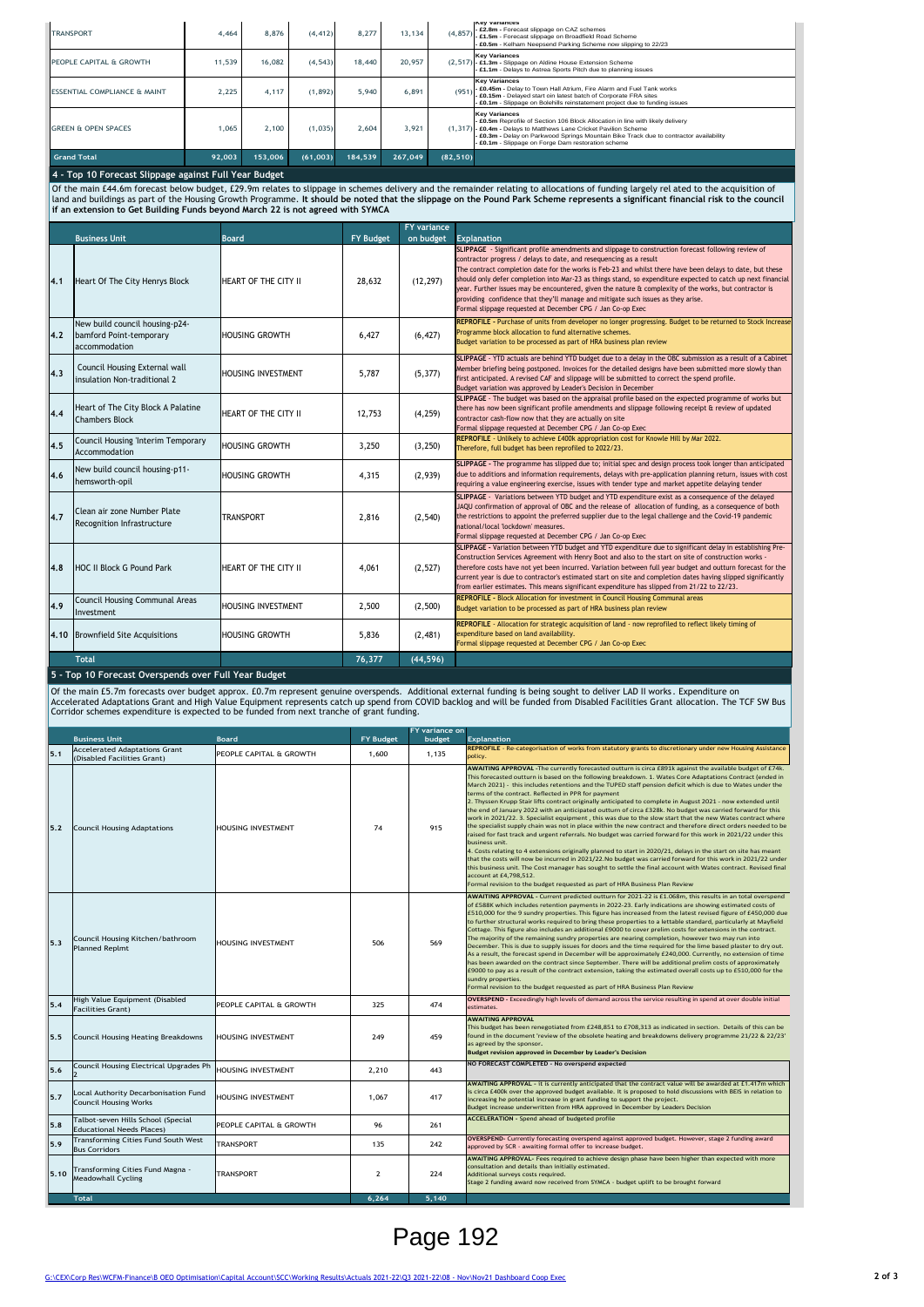### **7 - Key Issues and Risks**

**Key Issues**

- Schools Expansion Funding - while funding now received for this latest position indicates that this will still leave an SCC contribution required overall estimated now estimated at approx. 1.1.5m. However, new issue rega

dependent schemes such as Future High Streets Fund and City Centre Safety Measures

## **Key Risks**

### $Key$  risk areas **Schemes funded via time limited grants**

- Get Britain Building Funded Projects - Pocket Park HOCII (£4m) - Deadline 31/03/22 - slippage already forecast - Urgent confirmation now required on status of discussions with<br>SCR on potential to extend deadline as schem

iCR on potential to extend deadline as scheme showing increasing slippage .<br>- <mark>Grey To Green 2 -</mark> Delays to delivery of materials resulting in increased costs can only be partly mitigated by increased external funding. Pot - Active Travel Fund - Sheaf Valley Cycle Route (£2.3m) - Deadline 31/03/22 - SCR to speak to DfT about potential of extension of funding. LTP to underwrite any commitments<br>Tender returns on SCC/SYHA element of contract hi

- **Transforming Cities Fund -** Up to £67m programme currently not deliverable by March 2023 deadline - Indications are now that this deadline will we extended as a result of City<br>Region Sustainable Transport Settlement Fun

**High levels of inflation and supply issues re: construction materials -** could have a significant impact on cost and delivery timescales of capital schemes. Could also lead to increased contractor disputes.